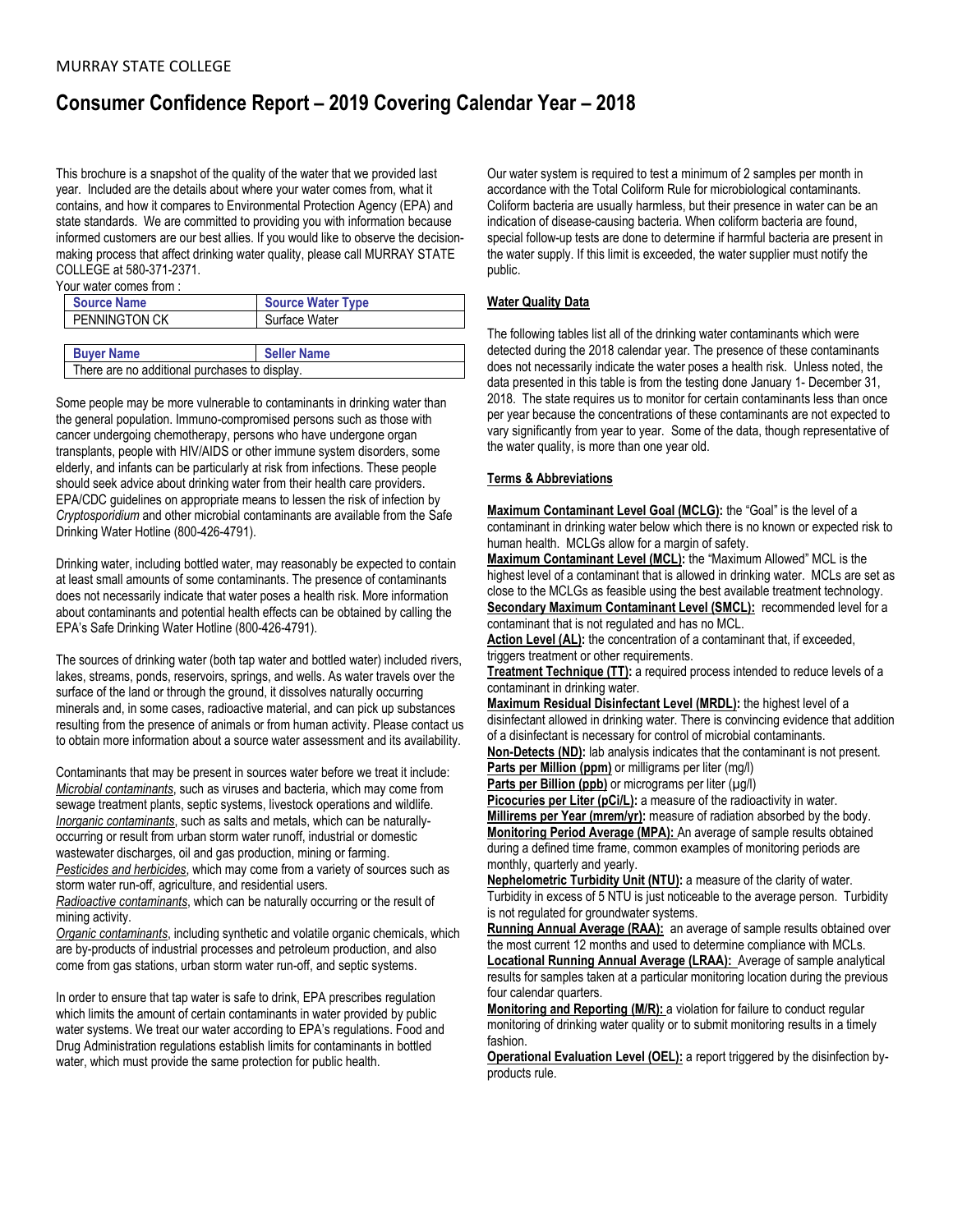# **Testing Results for: MURRAY STATE COLLEGE**

## **Please Note: Because of sampling schedules, results may be older than 1 year**

| Microbiological                                             | Result | <b>MCL</b> | <b>MCLG</b> | <b>Typical Source</b> |
|-------------------------------------------------------------|--------|------------|-------------|-----------------------|
| No Detected Results were Found in the Calendar Year of 2018 |        |            |             |                       |

| <b>Regulated Contaminants</b> | <b>Collection</b><br>Date | Highest<br>Value | Range<br>(low/high) | Unit | <b>MCL</b> | <b>MCLG</b> | <b>Typical Source</b>                                                                           |
|-------------------------------|---------------------------|------------------|---------------------|------|------------|-------------|-------------------------------------------------------------------------------------------------|
| NITRATE-NITRITE               | 9/27/2018                 | 0.34             | 0.34                | ppm  | 10         | 10          | Runoff from fertilizer use; Leaching from septic<br>tanks, sewage; Erosion of natural deposits. |

| <b>Disinfection Byproducts</b> | <b>Monitoring</b><br>Period | <b>Highest</b><br><b>RAA</b> | Range<br>(low/high) | Unit | <b>MCL</b> | <b>MCLG</b> | <b>Typical Source</b>                     |
|--------------------------------|-----------------------------|------------------------------|---------------------|------|------------|-------------|-------------------------------------------|
| TOTAL HALOACETIC ACIDS (HAA5)  | 2018                        | 47                           | 44.5 - 46.7         | ppb  | 60         | 0           | By-product of drinking water disinfection |
| <b>TTHM</b>                    | 2018                        | 43                           | $39.8 - 42.9$       | ppb  | 80         | 0           | By-product of drinking water chlorination |

| <b>Lead and Copper</b> | <b>Monitoring</b><br>Period | 90 <sup>th</sup><br><b>Percentile</b> | Range<br>(low/high) | Unit | <b>AL</b> | <b>Sites</b><br>Over AL | <b>Typical Source</b>                                                                                                  |
|------------------------|-----------------------------|---------------------------------------|---------------------|------|-----------|-------------------------|------------------------------------------------------------------------------------------------------------------------|
| COPPER, FREE           | 2016 - 2018                 | 0.01                                  | $0.01 - 0.024$      | ppm  | 1.3       |                         | household<br>plumbing<br>Corrosion of<br>svstems:<br>Erosion of natural deposits; Leaching from wood<br>preservatives. |

If present, elevated levels of lead can cause serious health problems, especially for pregnant women and young children. Lead in drinking water is primarily from materials and components associated with service lines and home plumbing. Your water system is responsible for providing high quality drinking water, but cannot control the variety of materials used in plumbing components. When your water has been sitting for several hours, you can minimize the potential for lead exposure by flushing your tap for 30 seconds to 2 minutes before using water for drinking or cooking. If you are concerned about lead in your water, you may wish to have your water tested. Information on lead in drinking water, testing methods, and steps you can take to minimize exposure is available from the Safe Drinking Water Hotline or a[t http://www.epa.gov/safewater/lead.](http://www.epa.gov/safewater/lead)

| <b>Chlorine/Chloramines</b><br><b>Maximum Disinfection Level</b> | <b>MPA</b> | <b>MPA Units</b> | <b>RAA</b> | <b>RAA Units</b> |
|------------------------------------------------------------------|------------|------------------|------------|------------------|
| 01/01/2018 - 01/31/2018                                          |            | MG/L             |            | MG/L             |

| <b>Total Organic Carbon</b><br><b>Lowest Month for Removal</b> | <b>Number of Samples</b> | <b>Actual Removal Ratio</b> | <b>Required Removal Ratio</b> | <b>Lowest Monthly Removal Ratio</b> |
|----------------------------------------------------------------|--------------------------|-----------------------------|-------------------------------|-------------------------------------|
| 10/1/2018 - 10/31/2018                                         |                          |                             | RATIC                         | 0.31                                |

| Radiological<br><b>Contaminants</b> | <b>Collection Date</b> | <b>Highest Value</b> | Range<br>(low/high) | Unit  | <b>MCL</b> | <b>MCLG</b> | <b>Typical Source</b>          |
|-------------------------------------|------------------------|----------------------|---------------------|-------|------------|-------------|--------------------------------|
| <b>COMBINED</b><br>RADIUM (-226 &   | 2/10/2015              | 0.47                 | 0.47                | pCi/L | u          |             | Erosion of natural<br>deposits |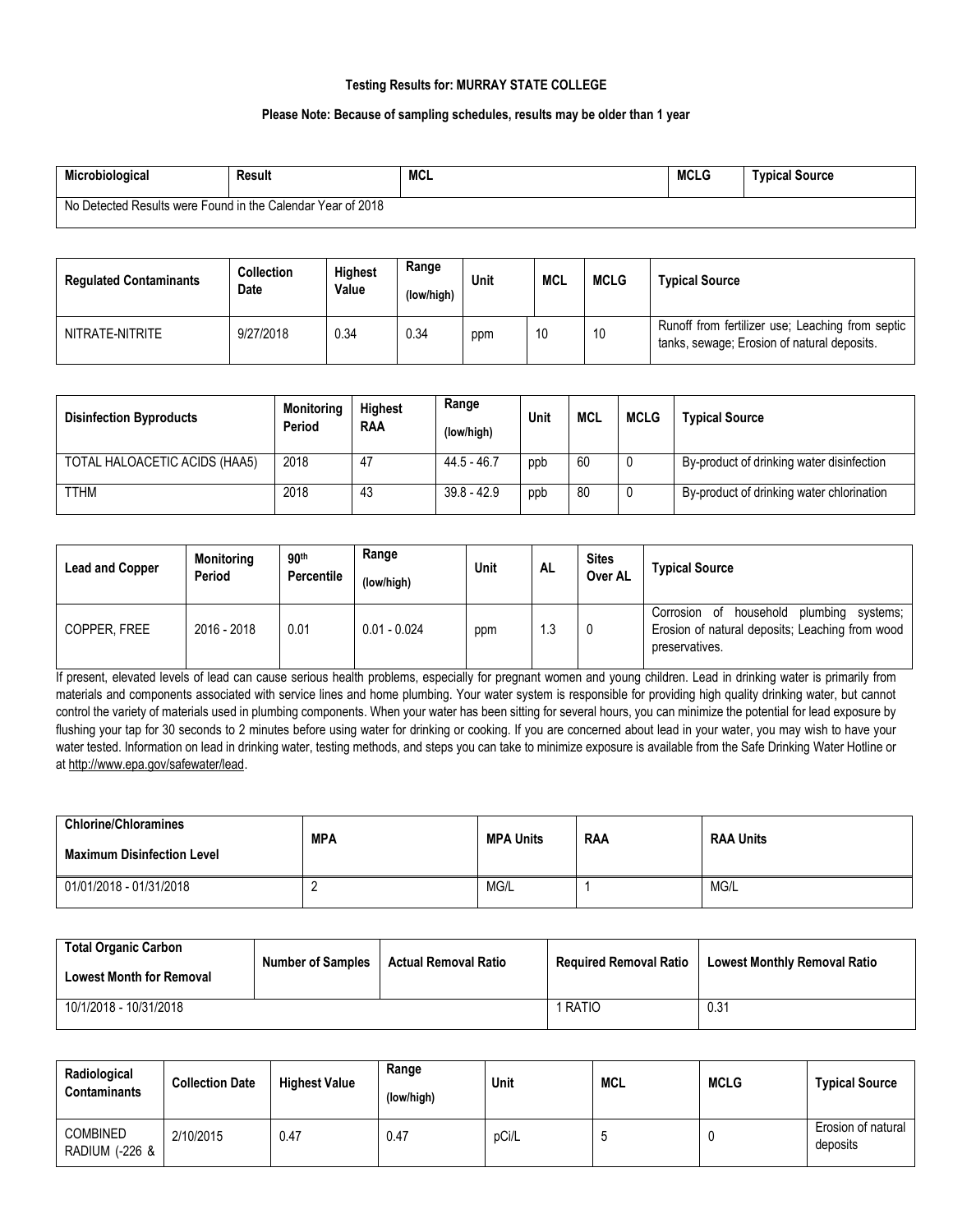| Radiological<br><b>Contaminants</b>                               | <b>Collection Date</b> | <b>Highest Value</b> | Range<br>(low/high) | Unit  | <b>MCL</b> | <b>MCLG</b> | <b>Typical Source</b>                           |
|-------------------------------------------------------------------|------------------------|----------------------|---------------------|-------|------------|-------------|-------------------------------------------------|
| $-228$                                                            |                        |                      |                     |       |            |             |                                                 |
| GROSS ALPHA,<br>EXCL. RADON &<br>U                                | 2/10/2015              | 0.309                | 0.309               | pCi/L | 15         | 0           | Erosion of natural<br>deposits                  |
| <b>GROSS</b><br><b>BETA</b><br><b>PARTICLE</b><br><b>ACTIVITY</b> | 2/10/2015              | 0.994                | 0.994               | pCi/L | 50         | 0           | Decay of natural<br>man-made<br>and<br>deposits |

| Contaminants-Non Health<br><b>Based</b><br>Secondary<br>Contaminants-No<br>Maximum<br>Federal<br>Contaminant Level (MCL) Established. | <b>Collection Date</b> | <b>Highest Value</b> | Range<br>(low/high) | Unit | <b>SMCL</b> |  |  |
|---------------------------------------------------------------------------------------------------------------------------------------|------------------------|----------------------|---------------------|------|-------------|--|--|
| No Detected Results were Found in the Calendar Year of 2018                                                                           |                        |                      |                     |      |             |  |  |

During the 2018 calendar year, we had the below noted violation(s) of drinking water regulations.

| <b>Compliance Period</b>                            | Analvte | `omments |  |  |  |
|-----------------------------------------------------|---------|----------|--|--|--|
| No Violations Occurred in the Calendar Year of 2018 |         |          |  |  |  |

Additional Required Health Effects Language:

Total organic carbon (TOC) has no health effects. However, total organic carbon provides a medium for the formation of disinfection byproducts. These byproducts include trihalomethanes (THMs) and haloacetic acids (HAAs). Drinking water containing these byproducts in excess of the MCL may lead to adverse health effects, liver or kidney problems, or nervous system effects, and may lead to an increased risk of getting cancer.

There are no additional required health effects violation notices.